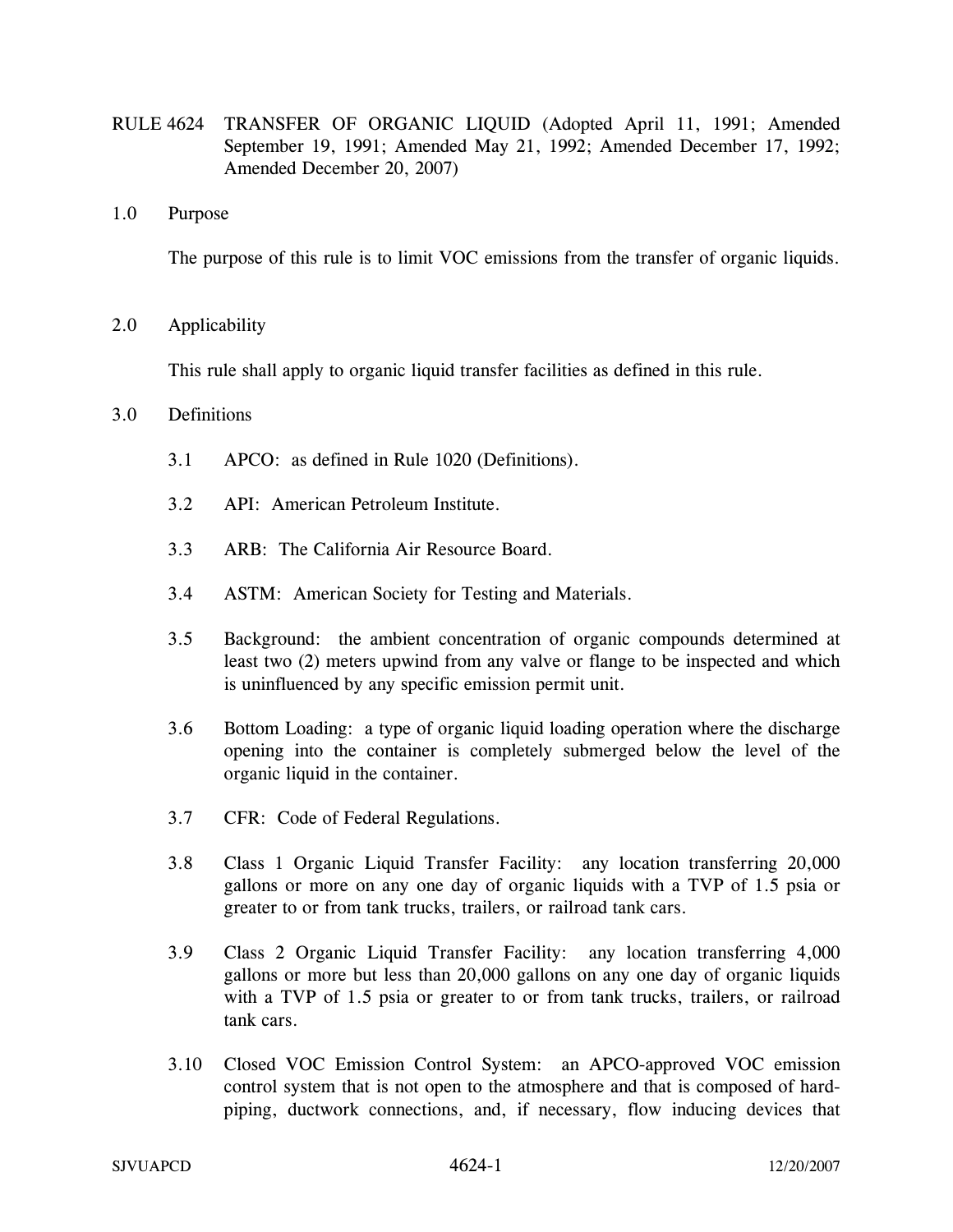transport collected gases or vapors from a piece or pieces of equipment to a vapor return system or condensation system that connects to a process stream, a gas processing plant, a gas pipeline recovery and distribution system (sales gas system), a fuel gas system, or an injection well for disposal of vapors as approved by the California Department of Resources, Division of Oil, Gas, and Geothermal Resources.

- 3.11 Container: any stationary tank, reservoir, or vessel in which any organic liquid is placed, held, or stored.
- 3.12 EPA: United States Environmental Protection Agency.
- 3.13 Excess Organic Liquid Drainage: more than ten (10) milliliters liquid drainage. Such liquid drainage for disconnect operations shall be determined by computing the average drainage from three consecutive disconnects at any one permit unit.
- 3.14 Gasoline: any petroleum distillate, petroleum distillate/alcohol blend or alcohol having a Reid vapor pressure of four (4) pounds per square inch absolute or greater, which is used as a motor vehicle fuel, or any fuel which is commonly or commercially known or sold as gasoline.
- 3.15 Gasoline Bulk Plant: any loading facility and associated unloading facilities, storage tanks and vapor recovery system(s) used to load less than 20,000 gallons in any one (1) day of gasoline to delivery vessels (i.e., tank trucks or trailers).
- 3.16 IBP: Initial Boiling Point.
- 3.17 Leak: the dripping of VOC-containing liquid at a rate of more than three (3) drops per minute; or
	- 3.17.1 For organic liquids other than gasoline, the detection of any gaseous or vapor emissions with a concentration of VOC greater than 1,000 ppmv above a background as methane when measured in accordance with the test method in Section 6.3.7 shall constitute a leak
	- 3.17.2 For gasoline, a concentration of VOC greater than 10,000 ppmv, as methane, above background when measured in accordance with the test method in Section 6.3.7 shall constitute a leak.
	- 3.17.3 Any liquid or gas coming from a component undergoing repair or replacement, or during sampling of process fluid from equipment into a container is not considered a leak provided such activities are accomplished as expeditiously as possible and with minimal spillage of material and VOC emissions to the atmosphere.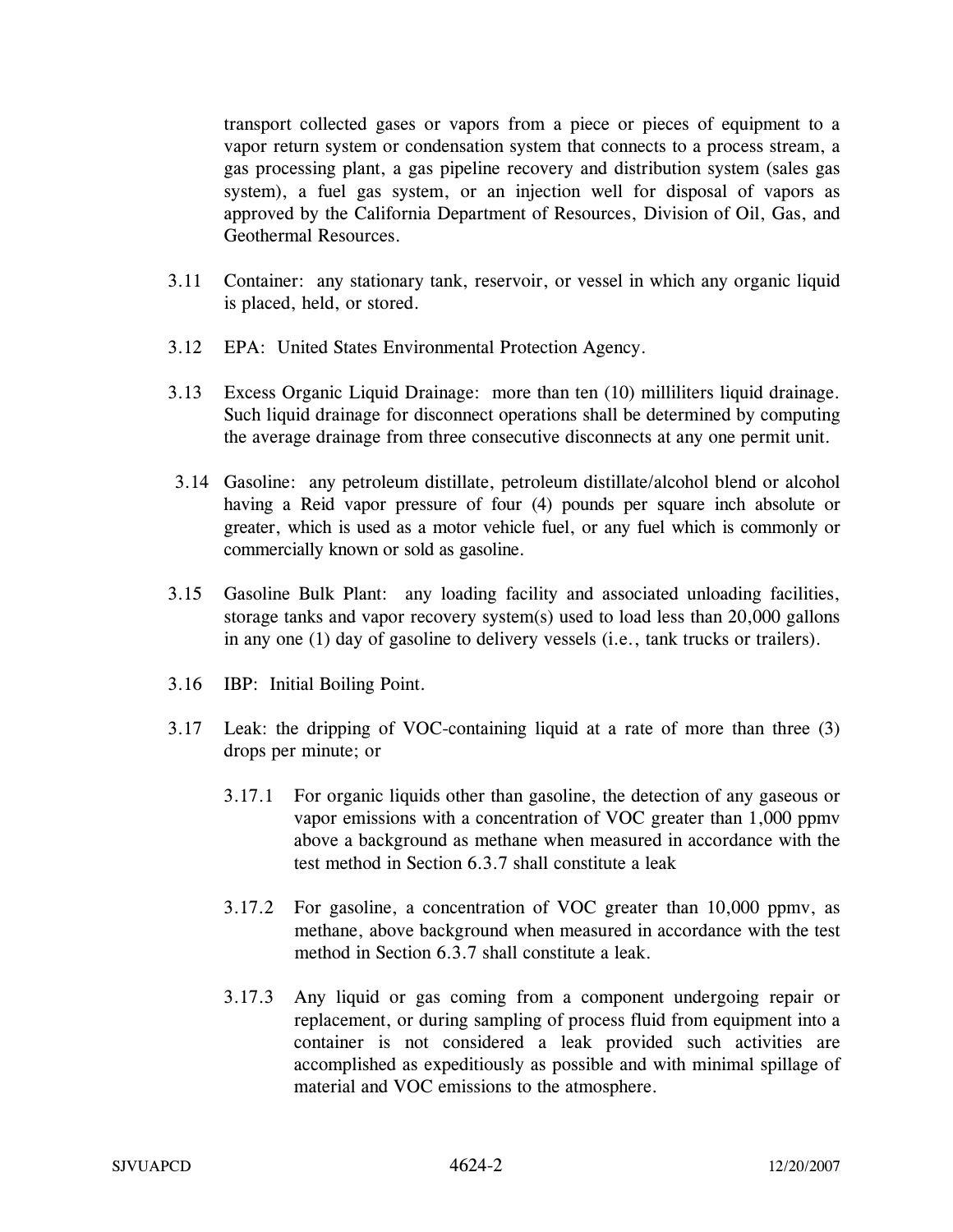- 3.18 Location: any single site at a building, structure, facility, or installation.
- 3.19 Normal Business Hours: Monday through Friday, 8:00 am to 5:00 pm.
- 3.20 Organic Liquid: any liquid which contains VOCs and has a TVP of 1.5 psia or greater at the storage container's maximum organic liquid storage temperature. Clean produced water, as defined by Rule 1020, and other types of liquids that contain no more than 35 milligrams of VOC per liter, shall not be considered to be an organic liquid.
- 3.21 Organic Liquid Loading Operation: the transfer of organic liquid to a tank truck, trailer, or railroad car.
- 3.22 Organic Liquid Transfer Facility: any aggregate or combination of transfer racks and vapor control equipment at a location, including, but not limited to, the stationary organic liquid pump, and the hose end connector, and the discharge of the vapor control device(s).
- 3.23 Portable Hydrocarbon Detection Instrument: a hand-held hydrocarbon analyzer that meets the criteria specified in EPA Method 21, 40 CFR Part 60. The instrument shall be calibrated with methane.
- 3.24 Psia: Pounds per square inch, absolute.
- 3.25 Pump: a device used to transport fluids by the addition of energy, and includes all associated components used for connecting or sealing purposes. The phrase "all associated components used for connecting and sealing purposes" means the first VOC leak points (first components) on the body of the pump. For example, a valve that is connected to a threaded hole on body of the pump, the first VOC leak point is the threaded connection on the body side of the pump, but the valve itself is not a "first VOC leak point". Similarly, a pump shaft seal is considered as a first "VOC leak point".
- 3.26 Transfer Rack: a loading rack as defined in Rule 1020 (Definitions) or an unloading rack as defined in Rule 2020 (Exemptions). This rule applies only to racks with stationary pumps.
- 3.27 TVP: True Vapor Pressure.
- 3.28 VOC: as defined in Rule 1020 (Definitions).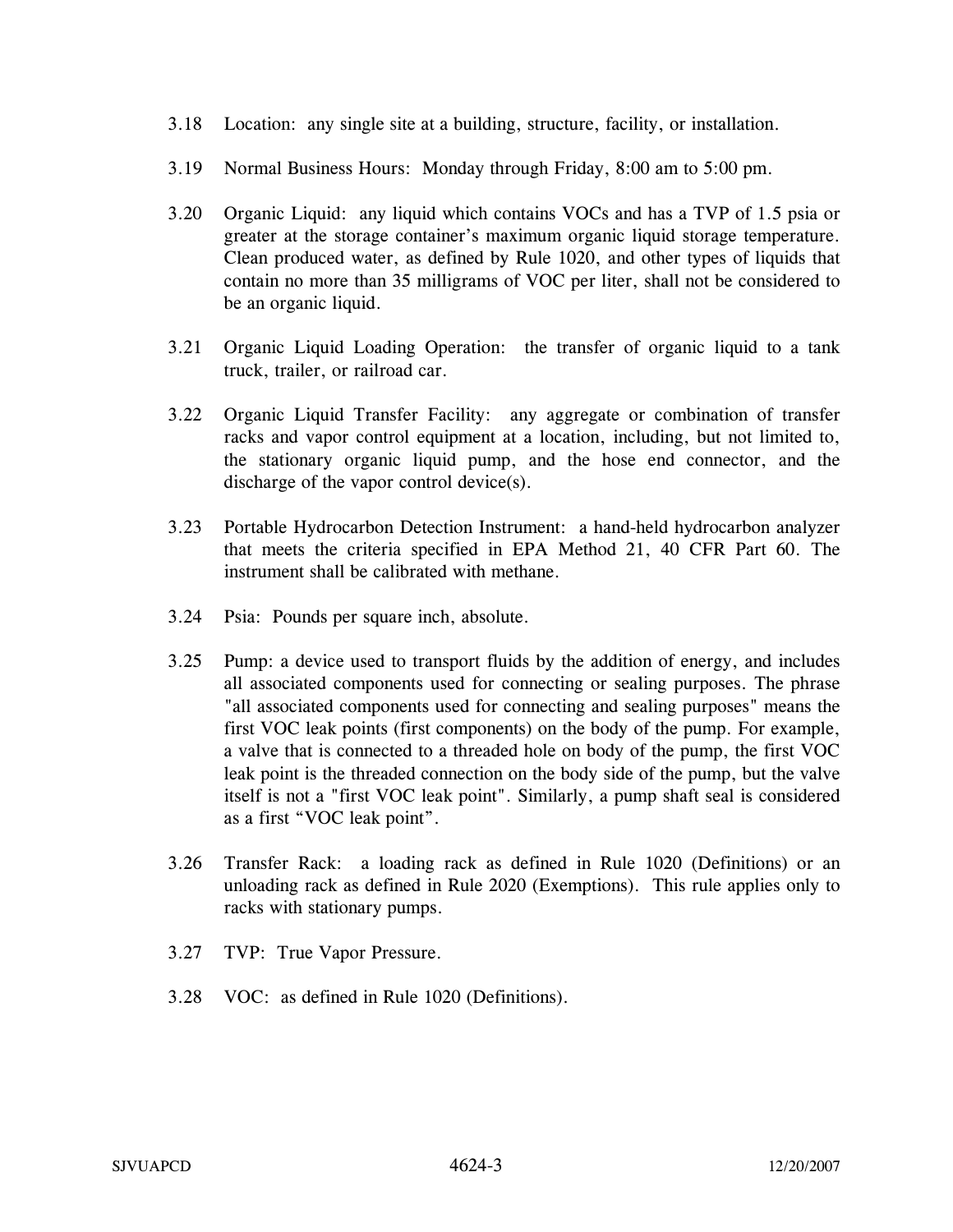#### 4.0 Exemptions

- 4.1 The requirements of Section 5.0 of this rule shall not apply to organic liquid transfer facilities which transfer less than 4,000 gallons of organic liquids in any one day. The operator shall meet the applicable recordkeeping requirements of Section 6.1.1
- 4.2 The requirements of this rule shall not apply to transfer operations subject to the requirements of Rule 4621 (Gasoline Transfer into Stationary Storage Containers, Gasoline Delivery Vessels and Gasoline Bulk Plants) or to transfer operations that are subject to Rule 4622 (Gasoline Transfer into Motor Vehicle Fuel Tanks).
- 4.3 Except for Section 6.1, the requirements of this rule shall not apply to the transfer of organic liquids with TVP less than 1.5 psia at the storage container's maximum organic liquid storage temperature.
- 4.4 The requirements of Section 5.9 shall not apply to equipment or components subject to:
	- 4.4.1 Rule 4409 (Components at Light Crude Oil Production Facilities, Natural Gas Production Facilities, and Natural Gas Processing Facilities);
	- 4.4.2 Rule 4455 (Components at Petroleum Refineries, Gas Liquids Processing Facilities, and Chemical Plants); or
	- 4.4.3 Rule 4623 (Storage of Organic Liquids).
- 4.5 Except for the one-time record submission requirement of Section 6.1.5 for vacuum truck operators, the requirements of this rule shall not apply to transfer operations involving vacuum trucks.

### 5.0 Requirements

- 5.1 For a Class 1 organic liquid transfer facility, the emission of VOC from the transfer operation shall not exceed 0.08 pounds per 1,000 gallons of organic liquid transferred and use one of the following systems:
	- 5.1.1 An organic liquid loading operation shall be bottom loaded.
	- 5.1.2 The VOC from the transfer operation shall be routed to:
		- 5.1.2.1 A vapor collection and control system;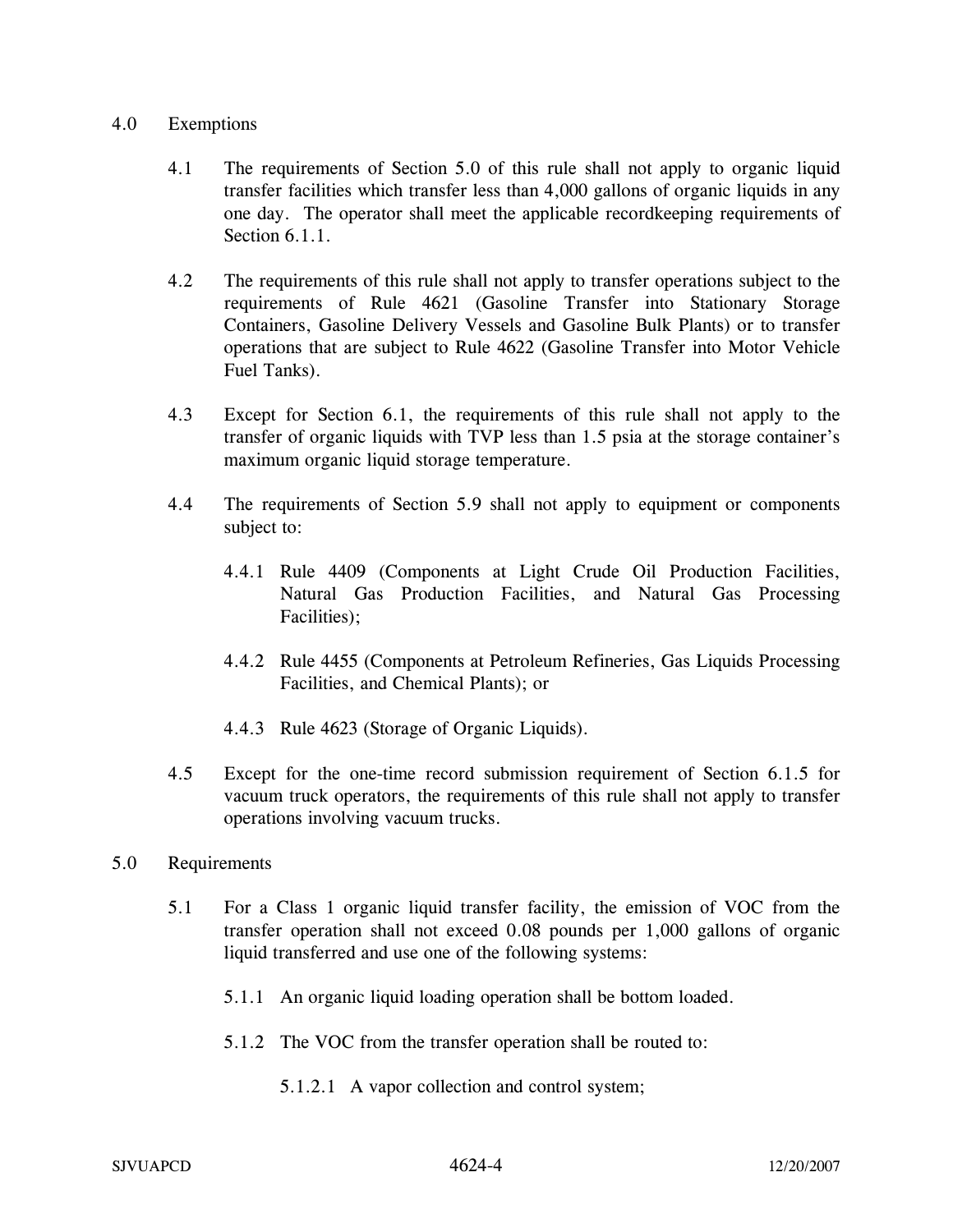- 5.1.2.2 A fixed roof container that meets the control requirements specified in Rule 4623 (Storage of Organic Liquids);
- 5.1.2.3 A floating roof container that meets the control requirements specified in Rule 4623 (Storage of Organic Liquids); or
- 5.1.2.4 A pressure vessel equipped with an APCO-approved vapor recovery system that meets the control requirements specified in Rule 4623 (Storage of Organic Liquids); or
- 5.1.2.5 A closed VOC emission control system.
- 5.2 A Class 2 organic liquid transfer facility shall prevent the release to the atmosphere of at least 95 percent by weight of the VOC displaced during organic liquid transfers and use one of the following systems:
	- 5.2.1 An organic liquid loading operation shall be bottom loaded, equipped with a vapor collection and control system and the vapors from loading the tank truck, trailer, or railroad tank car shall be routed to the vapor collection and control system; or
	- 5.2.2 The VOC from the transfer operation shall be routed to:
		- 5.2.2.1 A vapor collection and control system; or
		- 5.2.2.2 A fixed roof container that meets the control requirements specified in Rule 4623 (Storage of Organic Liquids); or
		- 5.2.2.3 A floating roof container that meets the control requirements specified in Rule 4623 (Storage of Organic Liquids); or
		- 5.2.2.4 A pressure vessel equipped with an APCO-approved vapor recovery system that meets the control requirements specified in Rule 4623 (Storage of Organic Liquids); or
		- 5.2.2.5 A closed VOC emission control system.
- 5.3 A transfer operation utilizing a closed VOC emission control system or utilizing a container that meets the control requirements of Rule 4623 (Storage of Organic Liquids) to meet the emission control requirements of this rule shall demonstrate compliance with Sections 5.1 and 5.2 by complying with the leak inspection requirements of Section 5.9.
- 5.4 The vapor collection and control system shall operate such that the pressure in the delivery tank being loaded does not exceed 18 inches water column pressure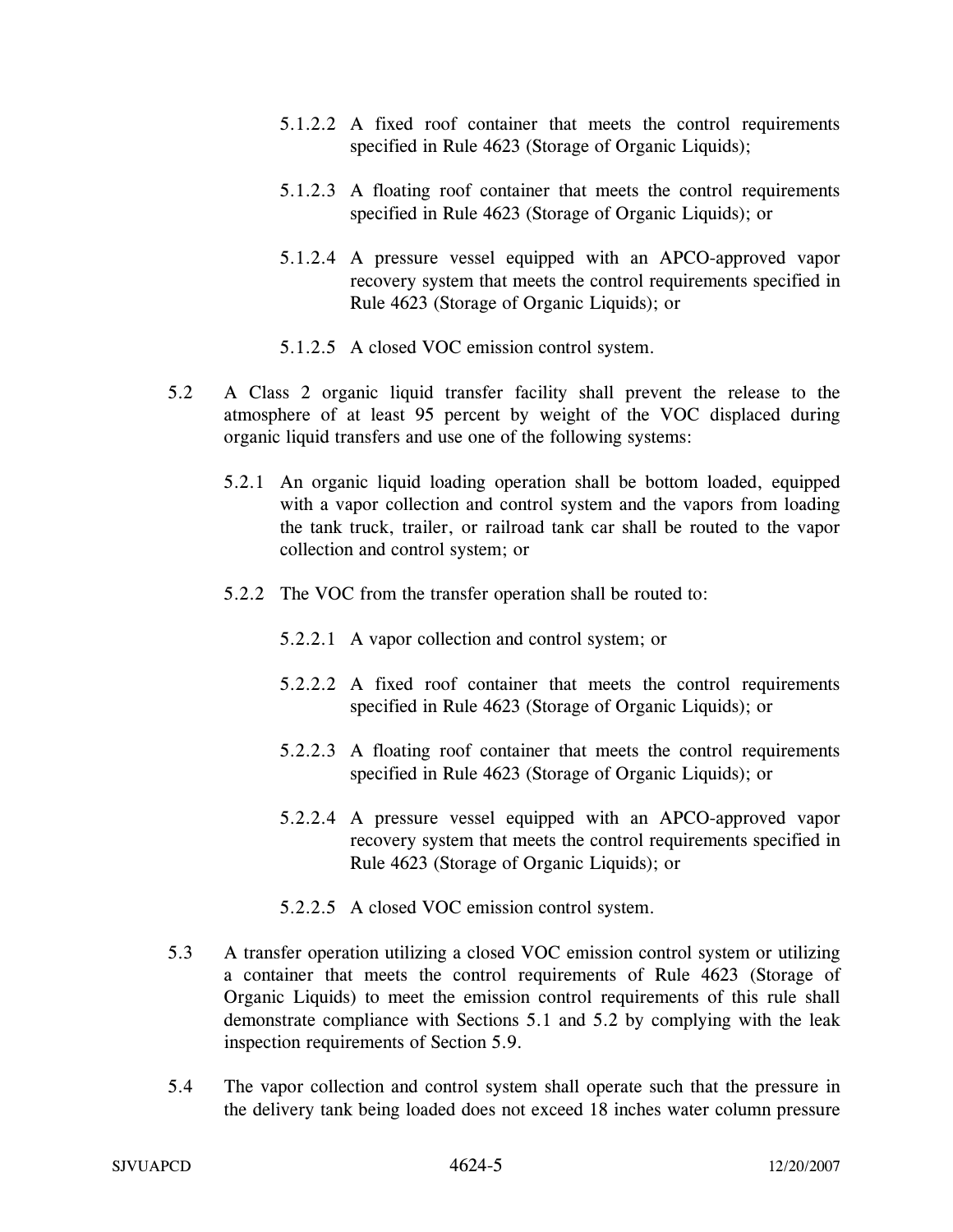and six (6) inches water column vacuum. This section shall not apply to the transfer of liquefied petroleum gas.

- 5.5 All delivery tanks which previously contained organic liquids with a TVP of 1.5 psia or greater at the storage container's maximum organic liquid storage temperature shall be filled only at transfer facilities satisfying Sections 5.1, 5.2, or 5.4, as applicable.
- 5.6 The transfer rack and vapor collection equipment shall be designed, installed, maintained and operated such that there are no leaks and no excess organic liquid drainage at disconnections.
- 5.7 The construction of any new top loading facility or the reconstruction, as defined in 40 CFR 60.15, or the expansion of any existing top loading facility with top loading equipment shall not be allowed.
- 5.8 Notwithstanding any other provision of this rule, organic liquid transfer facilities exclusively handling liquefied petroleum gas need not comply with the bottom loading provisions of Sections 5.1, 5.2 or 5.7, provided the operator complies with the emission limit of Section 5.1, 5.2 and the provisions of Section 5.6.
- 5.9 Leak Inspection Requirements
	- 5.9.1 The operator of an organic liquid transfer facility shall inspect the vapor collection system, the vapor disposal system, and each transfer rack handling organic liquids for leaks during transfer at least once every calendar quarter using the test method prescribed in Section 6.3.8.
	- 5.9.2 A floating roof container that meets the applicable control requirements of Section 5.0 of Rule 4623 (Storage of Organic Liquids) shall be considered not leaking for the purposes of this section.
	- 5.9.3. All equipment that are found leaking shall be repaired or replaced within 72 hours. If the leaking component cannot be repaired or replaced within 72 hours, the component shall be taken out of service until such time the component is repaired or replaced. The repaired or replacement equipment shall be reinspected the first time the equipment is in operation after the repair or replacement.
	- 5.9.4 An operator may apply for a written approval from the APCO to change the inspection frequency from quarterly to annually provided no leaks were found during the inspections required under provisions of Sections 5.9.1 and 5.9.2 during five consecutive quarterly inspections. Upon identification of any leak during an annual inspection the frequency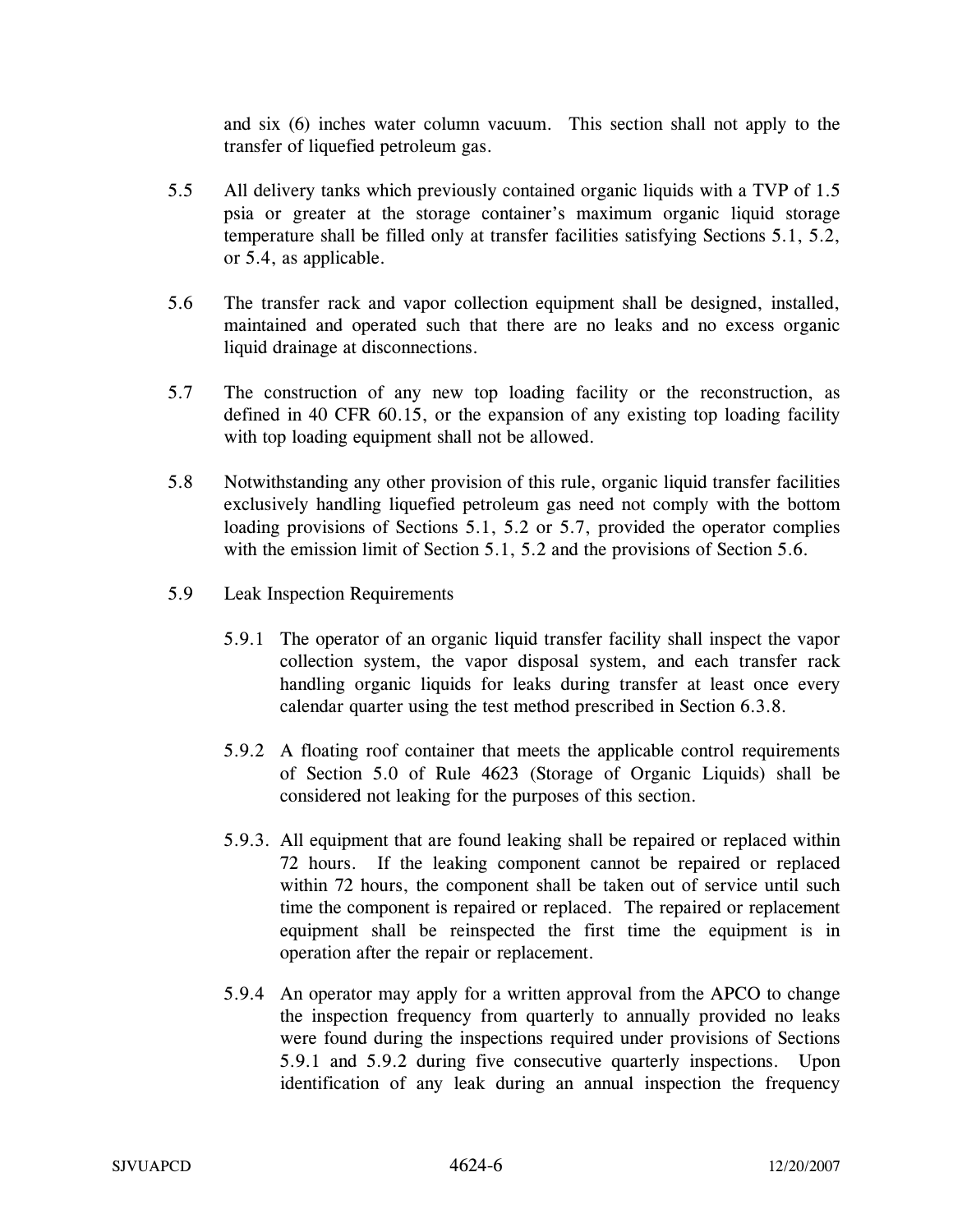would revert back to quarterly and the operator shall contact the APCO in writing within 14 days.

- 6.0 Administrative Requirements
	- 6.1 Recordkeeping
		- 6.1.1 An operator claiming exemption under Section 4.1 shall keep records of daily liquid throughput.
		- 6.1.2 An operator claiming exemption under Section 4.3 of this rule shall maintain accurate daily records of liquid TVP.
			- 6.1.2.1 Liquid TVP shall be determined using Appendix A or the applicable test method in Section 6.3.
			- 6.1.2.2 The TVP shall be determined whenever there is a change in the type of liquid being transferred.
			- 6.1.2.3 An operator may use a material safety data sheet (MSDS) in place of TVP testing if the transferred organic liquid is not crude oil or a petroleum distillate.
		- 6.1.3 An operator subject to any part of Section 5.0 shall keep records of daily liquid throughput and the results of any required leak inspections.
		- 6.1.4 Records required under Sections 6.1.1, 6.1.2, 6.1.3 shall be retained for a minimum of five years and shall be made readily available to the APCO, ARB, or EPA during normal business hours and submitted upon request to the APCO, ARB, or EPA.
		- 6.1.5 By July 1, 2008, operators of vacuum trucks claiming exemption under Section 4.5 shall submit to the District records covering 12 consecutive months of operation. The records shall indicate all of the following:
			- 6.1.5.1 The number of vacuum trucks in operation;
			- 6.1.5.2 The capacity of each vacuum truck storage container;
			- 6.1.5.3 The average monthly throughput per vehicle;
			- 6.1.5.4 The type of organic liquid transferred; and
			- 6.1.5.5 The VOC capture and control equipment utilized.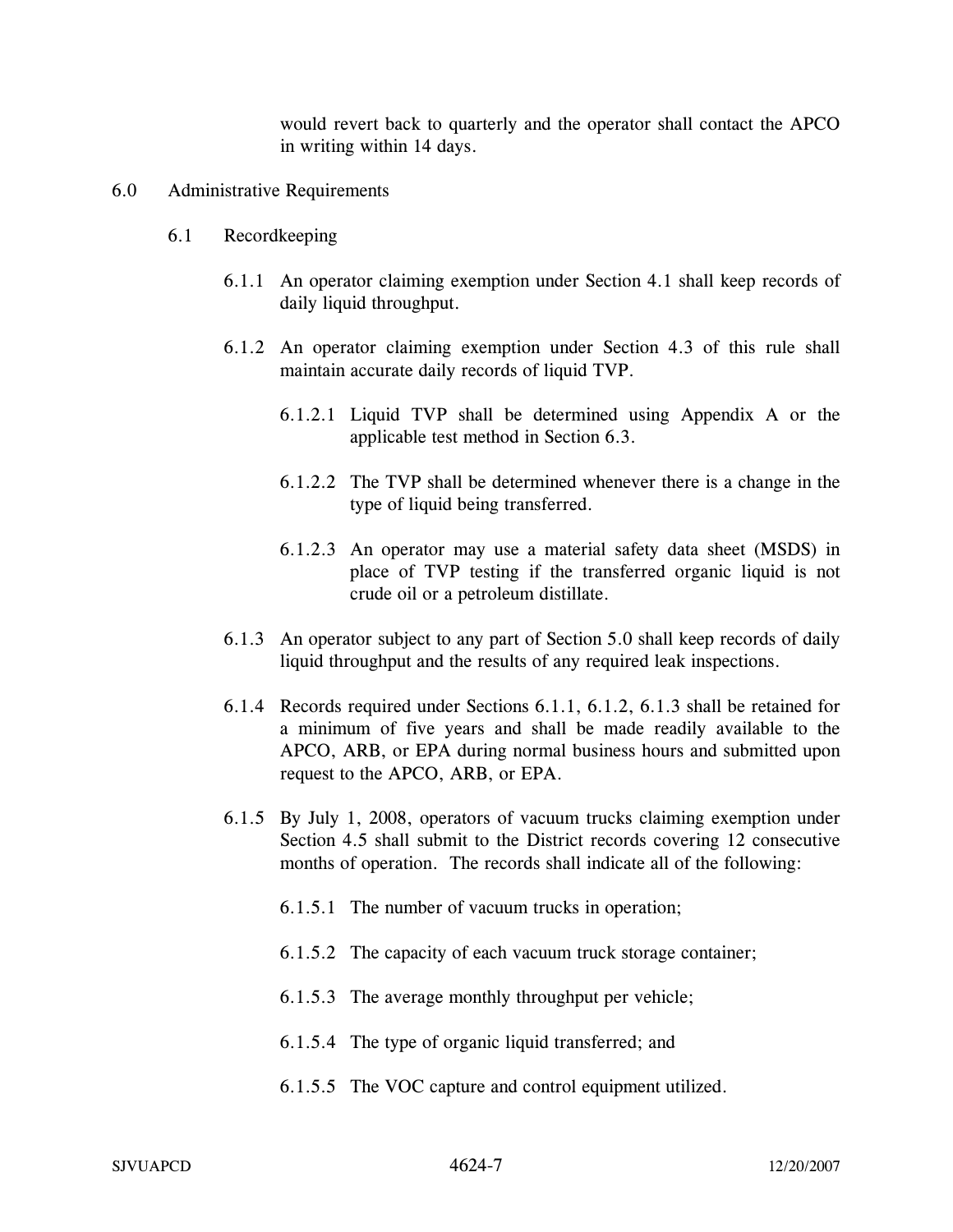- 6.2 Compliance Testing
	- 6.2.1 By July 20, 2009, the operator of any Class 1 or Class 2 organic liquid transfer facility shall perform an initial source test of the VOC emission control system in accordance with the method prescribed in Section 6.3.2 to determine compliance with Section 5.1 and 5.2, as applicable.
		- 6.2.1.1 Facilities in existence prior to December 20, 2007 that have performed the test specified in Section 6.3.2 within the 60 month period preceding December 20, 2007 need not perform an initial source test.
		- 6.2.1.2 The source testing requirements of Section 6.2.1 shall not apply to any Class 1 or Class 2 organic liquid transfer facility equipped with a closed VOC control system.
		- 6.2.1.3 The source testing requirements of Section 6.2.1 shall not apply to any Class 1 or Class 2 organic liquid transfer facility controlling VOC by routing vapors to:
			- 6.2.1.3.1 A fixed roof container that meets the control requirements specified in Rule 4623 (Storage of Organic Liquids); or
			- 6.2.1.3.2 A floating roof container that meets the control requirements specified in Rule 4623 (Storage of Organic Liquids); or
			- 6.2.1.3.3 A pressure vessel equipped with an APCO-approved vapor recovery system that meets the control requirements specified in Rule 4623 (Storage of Organic Liquids).
	- 6.2.2 The operator of any Class 1 or Class 2 organic liquid transfer facility shall perform the source test specified in Section 6.3.2 once every 60 months, but no more than 30 days before or after initial source test anniversary date.
- 6.3 Test Methods
	- 6.3.1 Analysis of halogenated exempt compounds shall be by ARB Method 432.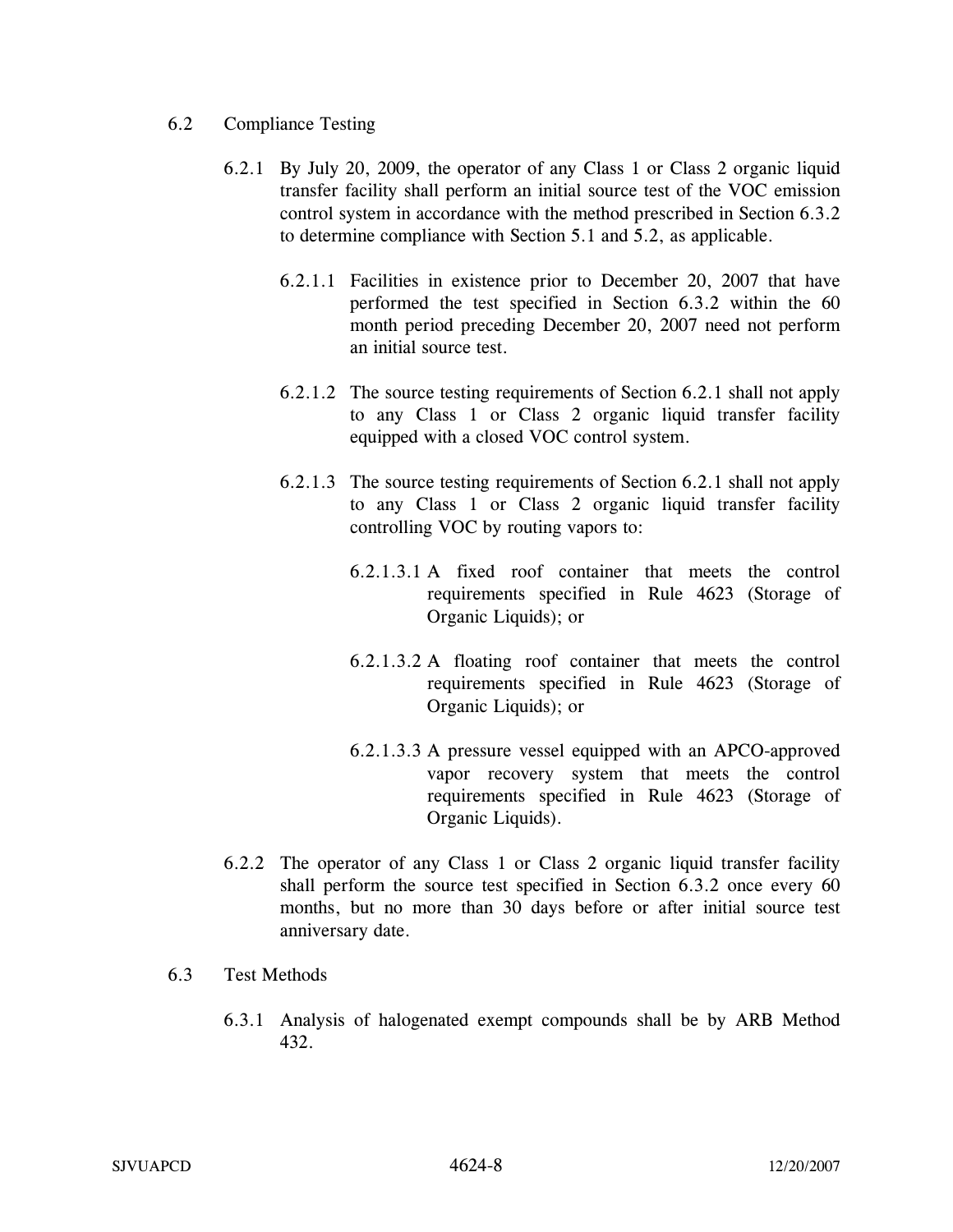- 6.3.2 Compliance with Sections 5.1 and 5.2 shall be determined using 40 CFR 60.503 "Test Methods and Procedures" and EPA Methods 2A, 2B, 25A and 25B and ARB Method 422, or ARB Test Procedure TP-203.1.
- 6.3.3 The TVP of any organic liquid shall be determined by measuring the Reid Vapor Pressure (RVP) using ASTM D 323 (Test Method for Vapor Pressure for Petroleum Products), and converting the RVP to TVP at the storage container's maximum organic liquid storage temperature. The conversion of RVP to TVP shall be done in accordance with the procedures in Appendix B. Appendix B is an excerpt from the oil and gas section of "ARB Technical Guidance Document to the Criteria and Guidelines Regulation for AB 2588", dated August 1989.
- 6.3.4 As an alternative to using ASTM D 323, the TVP of crude oil with an API gravity range of greater than 26 degrees up to 30 degrees may be determined by using other equivalent test methods approved by APCO and EPA.
- 6.3.5 The latest version of the Lawrence Berkeley National Laboratory "Test Method for Vapor Pressure of Reactive Organic Compounds in Heavy Crude Oil Using Gas Chromatograph", as approved by ARB and EPA, shall be used to determine the TVP of crude oil with an API gravity of 26 degrees or less, or for any API gravity that is specified in this test method.
- 6.3.6 An operator may use the information in Appendix A to determine the TVP of the stored organic liquid in a tank provided the storage temperature listed in Appendix A is not exceeded at any time.
- 6.3.7 The API gravity of crude oil or petroleum distillate shall be determined using ASTM Method D 287 (Standard Test Method for API Gravity of Crude Petroleum and Petroleum Products (Hydrometer Method)). Sampling for API gravity shall be performed in accordance with ASTM Method D 4057 (Standard Practices for Manual Sampling of Petroleum and Petroleum Products).
- 6.3.8 Compliance with facility leaks as defined in Section 3.0 shall be determined using a portable hydrocarbon detection instrument in accordance with EPA Method 21.
- 6.3.9 An alternative test method may be used if the alternative is approved in writing by the APCO and EPA.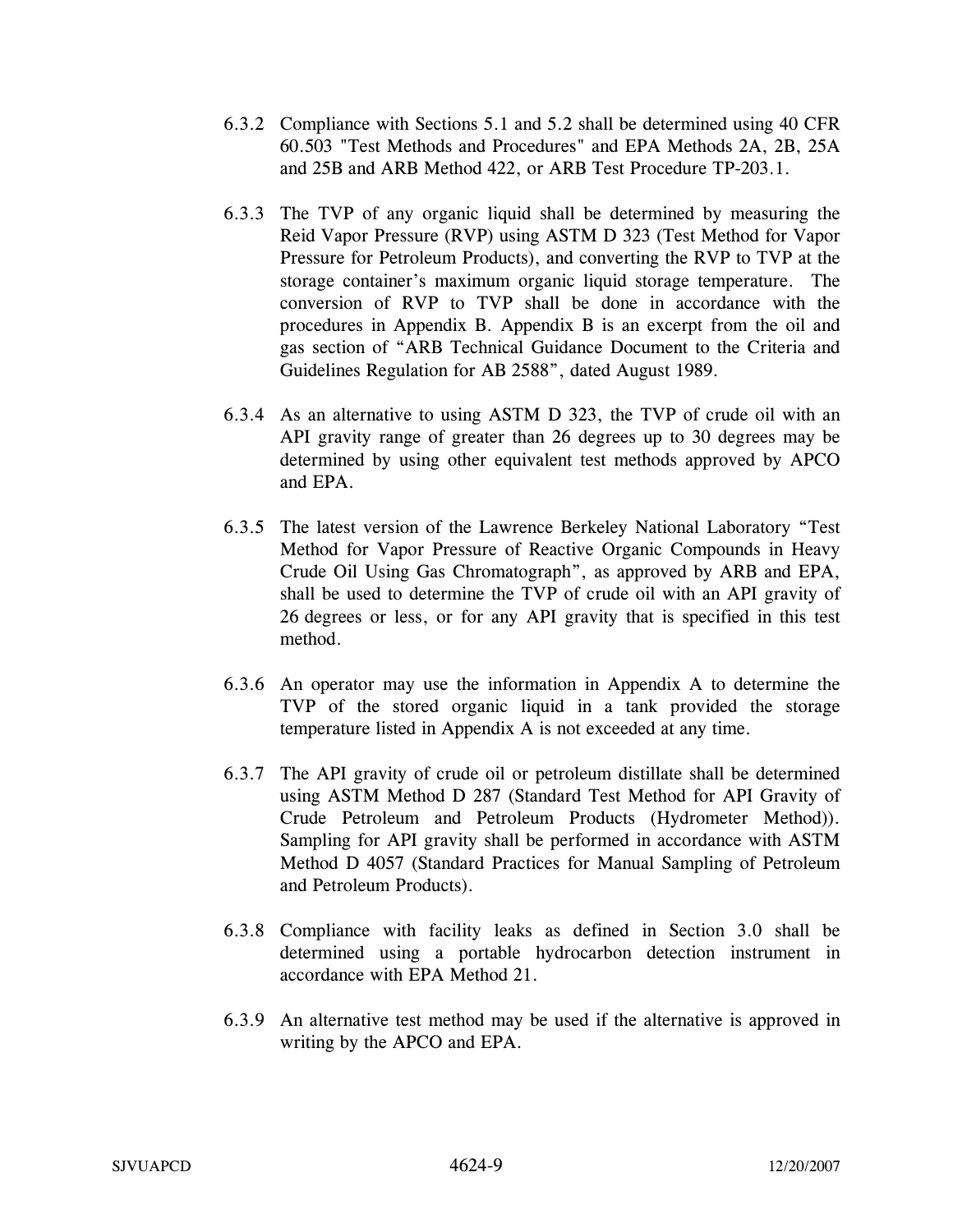6.4 Version of Test Methods

All ASTM test methods referenced in Section 6.0 are the most recently EPAapproved version that appears in the CFR as Materials Approved for Incorporation by Reference.

- 7.0 Compliance Schedule
	- 7.1 Operators of transfer facility subject to this rule on or before December 20, 2007 shall be in full compliance with all applicable rule requirements on and after December 20, 2008, unless otherwise specified in the rule.
	- 7.2 The owner or operator of any transfer facility which is subject to the requirements of this rule and which was installed or constructed after December 20, 2007, shall be in full compliance with the requirements of this rule upon initial operation.
	- 7.3 Any organic liquid transfer facility that is exempt pursuant to Section 4.1, 4.2, and 4.3 that becomes subject to the requirements of this rule through loss of exemption shall not be operated until such time that it is in full compliance with the requirements of this rule.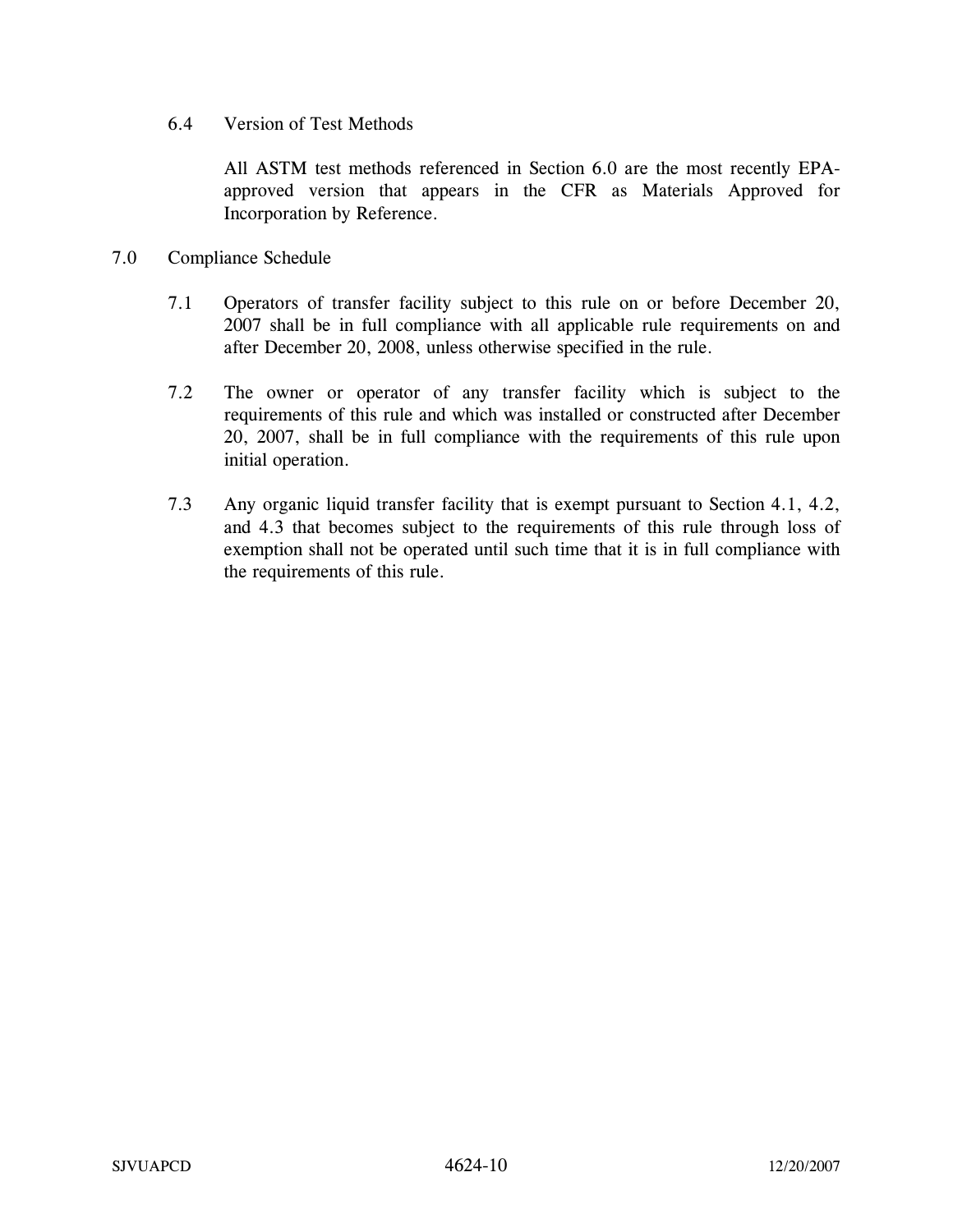# Appendix A

| ORGANIC LIQUID            | <b>Reference Properties</b> |            | Maximum Temp °F |
|---------------------------|-----------------------------|------------|-----------------|
|                           |                             |            | Not to Exceed   |
|                           | Gravity                     | <b>IBP</b> | $1.5$ (psia)    |
|                           | $^{\circ}$ API              | $\circ$ F  |                 |
| <b>Middle Distillates</b> |                             |            |                 |
| Kerosene                  | 42.5                        | 350        | 250             |
| Diesel                    | 36.4                        | 372        | 290             |
| Gas Oil                   | 26.2                        | 390        | 310             |
| Stove Oil                 | 23                          | 421        | 340             |
| Jet Fuels                 |                             |            |                 |
| $JP-1$                    | 43.1                        | 330        | 230             |
| $JP-3$                    | 54.7                        | 110        | 25              |
| $JP-4$                    | 51.5                        | 150        | 68              |
| $JP-5$                    | 39.6                        | 355        | 260             |
| $JP-7$                    | $44 - 50$                   | 360        | 260             |
| Fuel Oil                  |                             |            |                 |
| No. 1                     | 42.5                        | 350        | 250             |
| No. 2                     | 36.4                        | 372        | 290             |
| No. 3                     | 26.2                        | 390        | 310             |
| No. 4                     | 23                          | 421        | 340             |
| No. 5                     | 19.9                        | 560        | 465             |
| Residual                  | 19.27                       | $---$      |                 |
| No. 6                     | 16.2                        | 625        | ---             |
| Asphalts                  |                             |            |                 |
| 60-100 pen.               |                             |            | 550             |
| 120-150 pen.              |                             |            | 500             |
| 200-300 pen.              |                             | ---        | 420             |

## STORAGE TEMPERATURE VERSUS VAPOR PRESSURE

IBP = Initial Boiling Point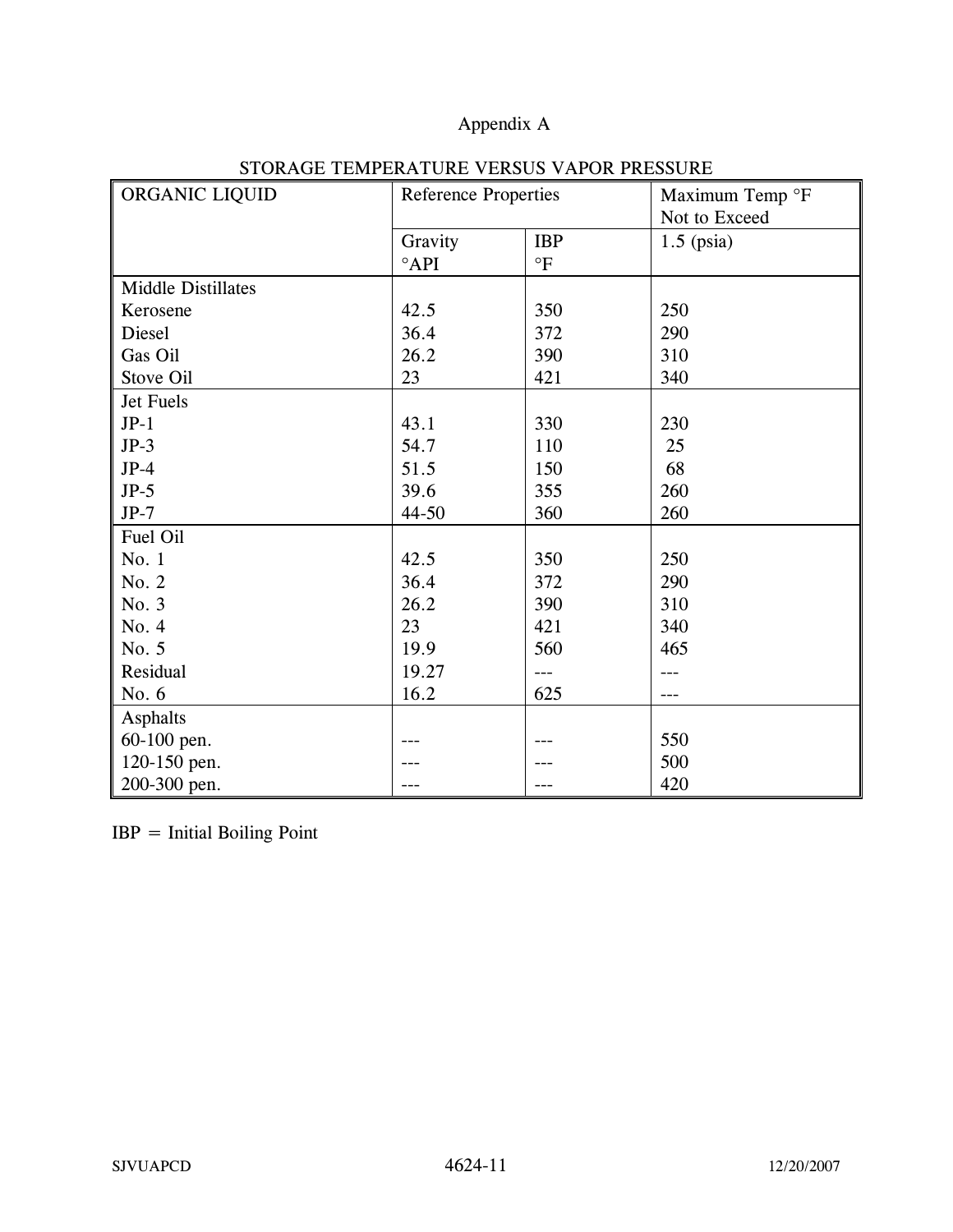### Appendix B

### California Air Resources Board Technical Guidance to the Criteria and Guidelines Regulation for AB 2588 (Partial Excerpt from pages 102, 103 and 104)

True Vapor Pressure (TVP)

RVP is the absolute pressure of volatile crude oil and nonviscous petroleum liquids. Numerically, the relationship between TVP, RVP and temperature can be expressed by the following equation:

$$
TVP = (RVP) e^{[Co(IRTEMP - ITEMP)]}
$$

Where:  $C_0 =$  Constant dependent upon the value of RVP  $ITERIP = (1/559.69^{\circ}R)$  $IRTEMP = (1/(T<sub>s</sub> + 459.69<sup>o</sup>R))$  $T_s =$  Temperature of the stored fluid in  ${}^{\circ}F$ 

The value of the constant term  $C_0$  depends upon the given value of RVP.

Values of  $C<sub>o</sub>$  for different RVP numbers are tabulated in Table  $C-3$ . It should be noted, however, that an error was discovered in the API nomograph calculated values of TVP so that the RVP was not equal to TVP at 100°F as was expected given the general definition of RVP. Using linear regression techniques, correction factors  $(C_F)$  were developed and should be added to the calculated values of TVP in order to obtain reasonable TVP numbers. The relationship between the three values is given as follows:

Corrected  $TVP =$  Calculated  $TVP + C_F$ 

The correction factor was found to be dependent upon RVP according to the following equations:

> If RVP  $<$  3,  $C_F = (0.04)$  x (RVP) + 0.1 If  $RVP > 3$ ,  $C_F = e^{[(2.3452061 \log (RVP)) - 4.132622]}$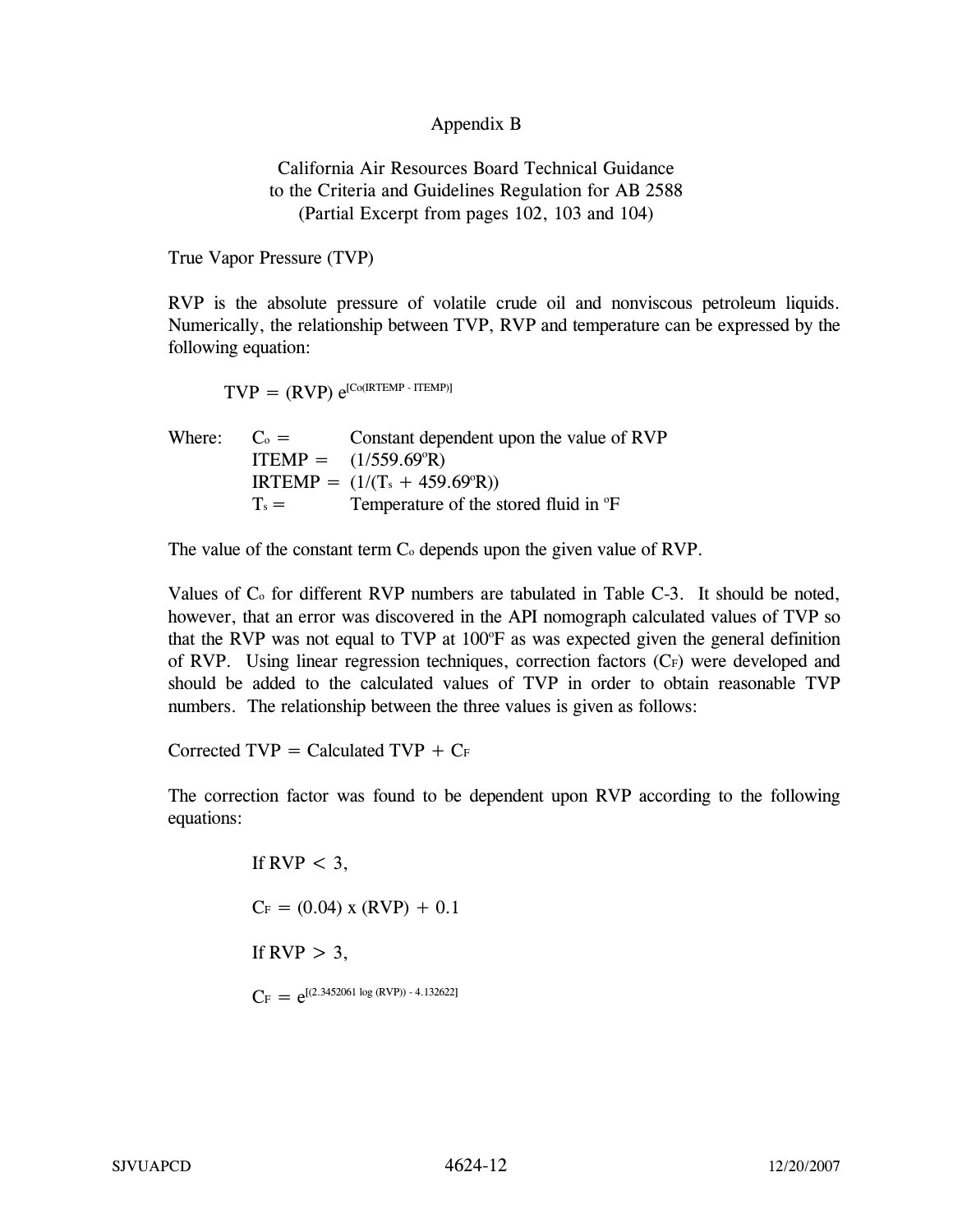## Appendix B (Continued)

| <b>RVP</b>        | $C_{\rm o}$ |
|-------------------|-------------|
| $0 <$ RVP $<$ 2   | $-6622.5$   |
| $2 <$ RVP $<$ 3   | $-6439.2$   |
| $RVP = 3$         | $-6255.9$   |
| $3 <$ RVP $<$ 4   | $-6212.1$   |
| $RVP = 4$         | $-6169.2$   |
| $4 <$ RVP $<$ 5   | $-6177.9$   |
| $RVP = 5$         | $-6186.5$   |
| $5 <$ RVP $<$ 6   | $-6220.4$   |
| $RVP = 6$         | $-6254.3$   |
| $6 <$ RVP $<$ 7   | $-6182.1$   |
| $RVP = 7$         | $-6109.8$   |
| $7 <$ RVP $< 8$   | $-6238.9$   |
| $RVP = 8$         | $-6367.9$   |
| $8 <$ RVP $<$ 9   | $-6477.5$   |
| $RVP = 9$         | $-6587.9$   |
| $9 <$ RVP $<$ 10  | $-6910.5$   |
| $RVP = 10$        | $-7234.0$   |
| $10$ < RVP < $15$ | $-8178.0$   |
| RVP > 15          | $-9123.2$   |

Table C-3 VALUES OF C<sub>o</sub> FOR DIFFERENT RVP NUMBERS